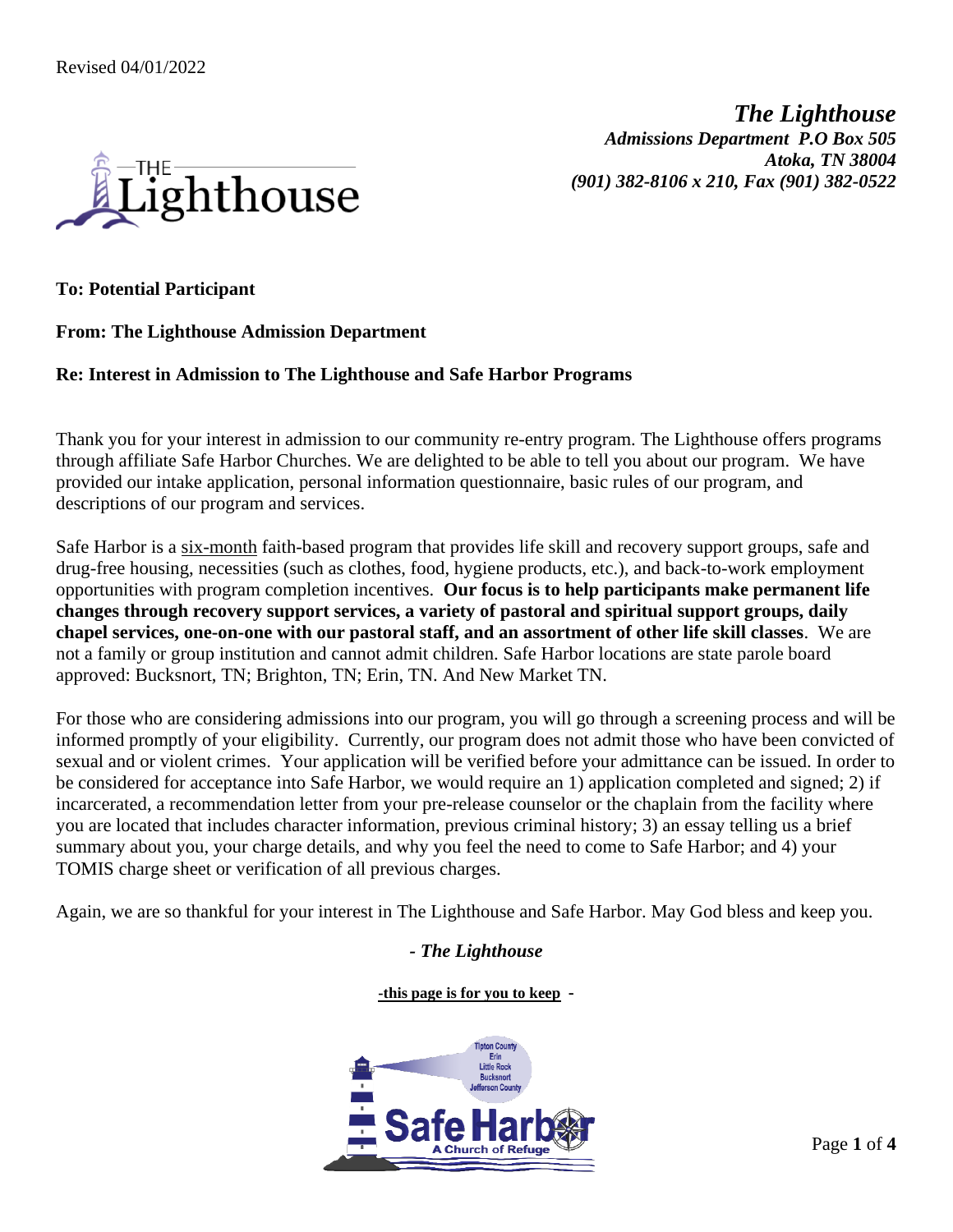The Lighthouse

P.O Box 505 Atoka TN 38004 (901) 382-8106 Ext 210 Fax (901) 382-0522

Attn: Admissions Department

Email- admissions@lhmm.org

Please check which **Safe Harbor Church** facility you are interested in being admitted to:

Bucksnort TN (Hickman County-Men Only) Erin TN (Houston County – Men Only) Brighton TN (Tipton County) New Market TN (Jefferson County-Men Only) *State of Tennessee Approved Locations*

| Last Name                                     | <b>First Name</b>      | Middle Initial                                     |  |
|-----------------------------------------------|------------------------|----------------------------------------------------|--|
| Prison/Facility Inmate # / Booking # / TOMIS# | Date of Birth          | Social Security #                                  |  |
| Prison/Facility Street Address City           | <b>State</b>           | Zip-Code                                           |  |
| Date of next parole hearing/court date        | <b>Expiration Date</b> | Date you will be entering our program, if admitted |  |

Please note there is a required \$25 non-refundable admission/ application fee for TN locations only. If you are unable to pay at this time, we will work with you for you to pay at another time. Please mark the following: \_\_\_\_\_\_ Pay Now \_\_\_\_\_\_ Pay Later

### *Consent for Release of Information to Lighthouse and Safe Harbor:*

\_\_\_\_\_\_\_\_\_\_\_\_\_\_\_\_\_\_\_\_\_\_\_\_\_\_\_\_\_\_\_\_\_\_\_\_\_\_\_\_\_\_\_\_\_\_\_\_\_\_\_\_\_\_\_\_\_\_\_\_\_\_\_\_\_\_

By my signature affixed below, I authorized staff at the prison, jail, facility, attorney, court official, or advocate on my behalf to release my personal information for review of my prison, pertinent medical and mental health records to determine whether I meet Safe Harbor criteria for admission and to confirm the information I listed on this application. This release applies to the application process only. I certify that all information on this application is true and accurate. I understand that falsifying information or failing to provide pertinent information on this application can exempt me from admission or dismiss me from the program upon entry.

### Signature of Applicant & Date

### **Personal Information:**

| <b>Questions</b>                                                                                                                                                                              |            | <b>Answers</b> |  |
|-----------------------------------------------------------------------------------------------------------------------------------------------------------------------------------------------|------------|----------------|--|
| Upon acceptance to our program, will you be on parole?                                                                                                                                        | Yes        | N <sub>0</sub> |  |
| Upon acceptance to our program, will you be on probation?                                                                                                                                     |            | N <sub>0</sub> |  |
| Upon acceptance to our program, will you be on court order or diversion?                                                                                                                      |            | N <sub>0</sub> |  |
| Have you ever been in our program before?                                                                                                                                                     | Yes        | N <sub>0</sub> |  |
| If so, when, and where?                                                                                                                                                                       |            |                |  |
| Do you have your I.D.'s?                                                                                                                                                                      | Yes        | N <sub>o</sub> |  |
| Are you on SSI/SSDI? If so, what is the reason you have been issued SSI/SSDI?                                                                                                                 | Yes        | N <sub>0</sub> |  |
| Are you clinically deaf or blind? If so, please describe.                                                                                                                                     | <b>Yes</b> | N <sub>o</sub> |  |
| Are you currently suicidal?                                                                                                                                                                   | Yes        | N <sub>0</sub> |  |
| Do you have a history of suicide attempts?                                                                                                                                                    | Yes        | N <sub>0</sub> |  |
| To be able to properly prepare for your arrival, please describe all physical disabilities you may have and if there are<br>accommodations that you require as part of your daily activities. |            |                |  |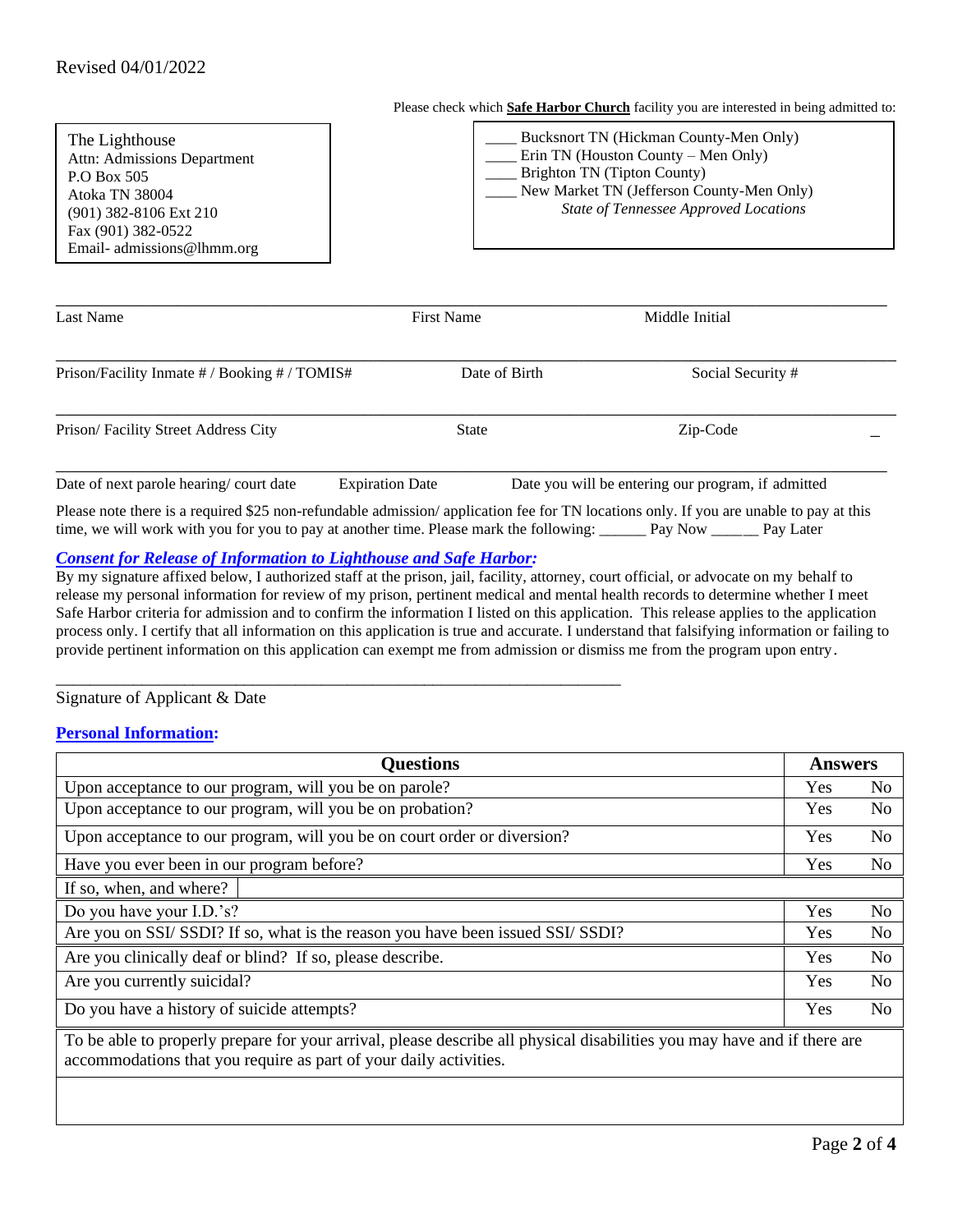## **Alcohol and Drug Use/ Abuse History:**

| <b>Questions</b>                               |          | <b>Answers</b> |                                                                                                |  |                                                          |
|------------------------------------------------|----------|----------------|------------------------------------------------------------------------------------------------|--|----------------------------------------------------------|
| Have your now or in the past had an alcohol or |          |                | Yes                                                                                            |  | No                                                       |
| substance abuse problem?                       |          |                |                                                                                                |  |                                                          |
| In the past, what drugs have you used?         | Fentanyl | Other:         | Alcohol Cocaine Marijuana Opiates Narcotics<br>Hallucinogenic Inhalants Sedatives Amphetamines |  | Methamphetamines Oxycontin Club Drugs Prescription Drugs |

**Criminal History**: Please list each of your charges, exactly as they are written on charge sheet. Please be honest. Falsifying or failing to report charges could disqualify you from admittance as well as be grounds for dismissal even after admittance.

| Questions                                                                                                                                              | Answers    |                |  |  |  |
|--------------------------------------------------------------------------------------------------------------------------------------------------------|------------|----------------|--|--|--|
| What types of crimes have you been convicted of? Please list all throughout your lifetime and include dates. (Attach<br>additional sheet if necessary) |            |                |  |  |  |
| Charge                                                                                                                                                 | Date       |                |  |  |  |
| Charge                                                                                                                                                 | Date       |                |  |  |  |
| Charge                                                                                                                                                 | Date       |                |  |  |  |
| Which of these crimes where misdemeanors?                                                                                                              |            |                |  |  |  |
| Which of these crimes were felonies?                                                                                                                   |            |                |  |  |  |
| Have you ever or currently been a member of a gang? If yes,                                                                                            | Yes        | N <sub>0</sub> |  |  |  |
| which gang                                                                                                                                             | Gang Name  |                |  |  |  |
| Have you ever been convicted of a sexually related crime?                                                                                              | <b>Yes</b> | N <sub>0</sub> |  |  |  |
| If yes, What charge                                                                                                                                    |            |                |  |  |  |
| Have you ever been convicted of a violent crime?                                                                                                       | Yes        | N <sub>0</sub> |  |  |  |
| If yes, What charge                                                                                                                                    |            |                |  |  |  |
| Have you ever been convicted of arson? If so, please explain.                                                                                          | Yes        | N <sub>0</sub> |  |  |  |
|                                                                                                                                                        |            |                |  |  |  |

# **Medical History:**

| Answers                                                                                                               |  |  |
|-----------------------------------------------------------------------------------------------------------------------|--|--|
| Yes<br>N <sub>0</sub>                                                                                                 |  |  |
| Are you on medication? If so, what types? Please list them all and what they are for.<br><b>Yes</b><br>N <sub>0</sub> |  |  |
|                                                                                                                       |  |  |
| Please select any of the following that you have currently or had in the past.                                        |  |  |
| Stroke<br><b>Mental Illness</b><br>Epilepsy                                                                           |  |  |
|                                                                                                                       |  |  |
|                                                                                                                       |  |  |
|                                                                                                                       |  |  |
| <b>Yes</b><br>N <sub>0</sub>                                                                                          |  |  |
| Date/ time frame:                                                                                                     |  |  |
| <b>Yes</b><br>N <sub>0</sub>                                                                                          |  |  |
|                                                                                                                       |  |  |
| <b>Yes</b><br>N <sub>0</sub>                                                                                          |  |  |
|                                                                                                                       |  |  |
| <b>Yes</b><br>N <sub>0</sub>                                                                                          |  |  |
|                                                                                                                       |  |  |
|                                                                                                                       |  |  |